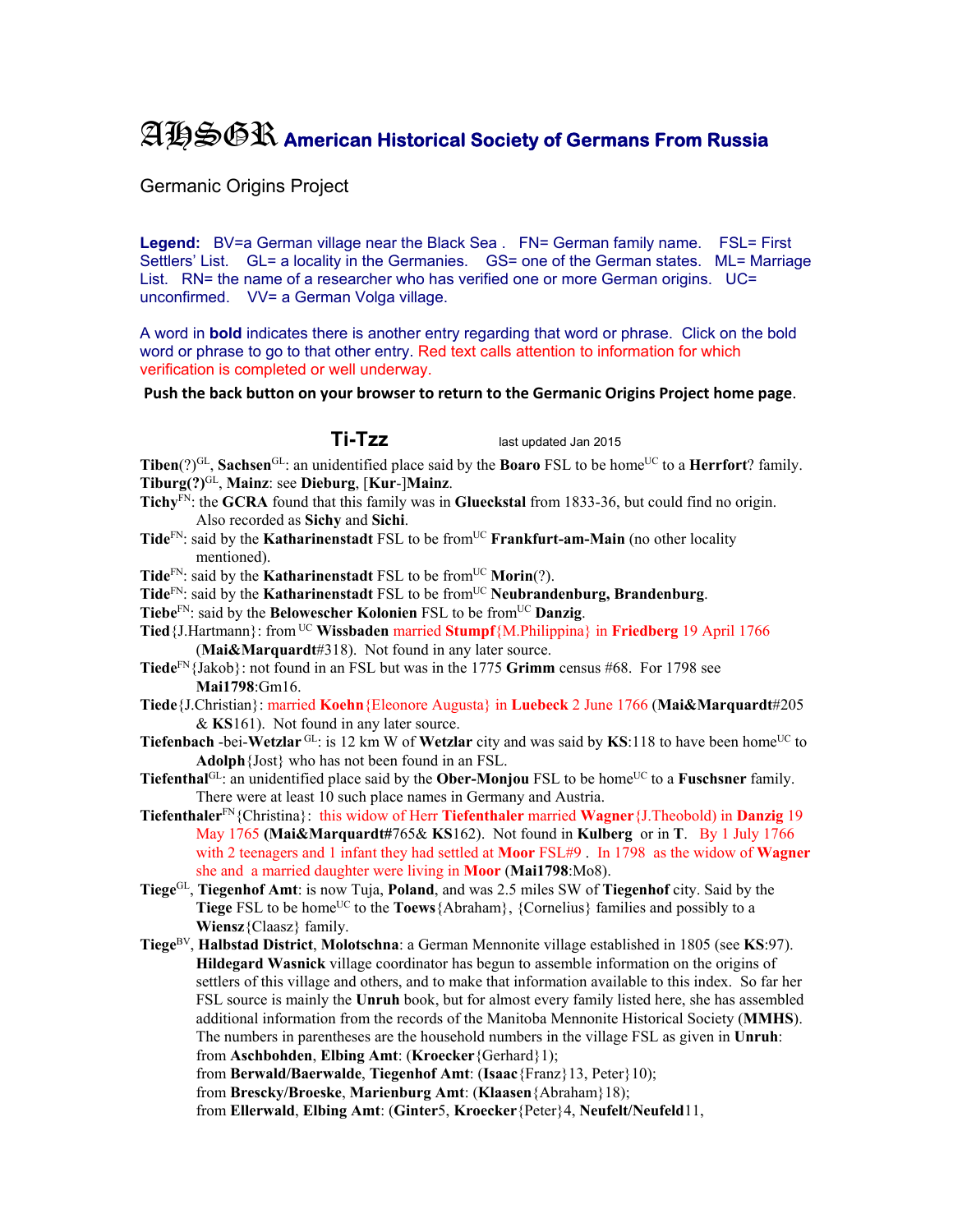**Toews**{Philipp}9, and possibly **Baergen**11); from **Lackendorff**, **Elbing Amt**: (**Fast**12); from **Lesckerfeld**/**Lescherfeld**, **Marienburg Amt**: (**Wall**16); from **Lesewitz**, **Marienburg Amt**: (**Kroecker**{Abraham}6); from **Moesland**, **Moewa Amt** or **Dirschau Amt**: (**Klaassen**{Johann}3, **Reimer**14); from **Schoenesee**, **Tiegenhoff Amt**: (**Wiensz**{Johann}17); from **Tiege**, **Tiegenhof Amt**: (**Toews**{Abraham}19, {Cornelius}8, an possibly **Wiensz**{Claasz}19); from **Uschnitz**/**Usnitz**, **Stuhm Amt**: (**Kroecker**{Abraham}15); from **Zeuerschekampf/Zeyerskampen**, **Elbing Amt**: (**Hamm**{Martin}7, {Michael20} , **Wiebe**2). **Tiegen**?<sup>GL</sup>, **Lothringen**: an unidentified place said by the **Brabander** FSL to be home<sup>UC</sup> to a **Bock** family. **Tiegenhoff Amt**GL: an administrative district centered on the city of Tiegenhoff, now Nowy Dwor Gdanski, **Poland**, then some 11.5 miles WNW of **Elbing, West Prussia**. **Tiegenort**, [**Tiegenhof parish**], **Marienburg** [**Kreis**], **West Prussia**: nka Tujsk, **Poland**, and was 17 miles NNE of **Marienburg**, and 5 miles N of **Tiegenhof**. The **GCRA** wondered if this was Gross-Werder(?) and said that **Tiegenort** was associated with a **Lippert** family in 1812. **Tielman**FN: this family name was found recorded in **Haiger** parish records during the years prior to 1767, and in **Kroppach** marriage records 1762-67; see **Flegel** trip. **Tielmannshoff**: see **Thiergarten**. **Tierry**<sup>FN</sup>: said by the **Cheisol** FSL to be from<sup>UC</sup> **Saarburg**, [**Kur-**]Trier. Spelled Tire in 1798 (Mai1798:Ls30, 2, 7, 26, 32, Hr3). **Tiessen/Thiessen**FN{Peter}: said by the **Rosenort** FSL to be fromUC **Lackendorff**, **Danzig Amt**. Also spelled **Thiessen**. **Tietelsen**, **Isenburg** [County]: an unidentified place said by the Stahl-am-Tarlyk FSL to be home<sup>UC</sup> to the **Nilmeier** family. **Tietz**FN: see **Dietz**. **Tihl**: filed amonst the **Diel**. **Tikhin?**<sup>FN</sup>: said by the **Seewald** FSL to be from<sup>UC</sup> **Platten, Trier**. This family is later said to be **Dillie**. **Tikwens**FN: see **Duquesne**. **Tileman**? FN: said by the 1798 **Kamenka** census to be the maiden name of frau **Schmidt**{Joseph} (**Mai1798**:Km43). [possibly Dillman?? -- rak]. **Tilessin**? FN: said by the 1798 **Bauer** census to be the maiden name of frau **Blumenschein** (**Mai1798**:Br12). **Tiligraut**?, **Dienheim**: an unidentified place said by the **Warenburg** FSL to be home<sup>UC</sup> to **Mueller**{Christian}. **Till**{J.Hinrich}: fromUC **Hanau** married **Rack** nee **Keyser**{Gertruth} in **Luebeck** 22 July 1766 (**Mai&Marquardt**#268). Not found in any later source. **Tiller**FN: see **Triller**. **Tillman**FN: see **Dilman**. **Tilsit**GL, **Preussen**: now Sovetsk, some 60 miles NE of Kaliningrad city, and said by the **Enders** FSL to be home<sup>UC</sup> to an **Asterowskij**? family. Said by the **Merkel** FSL to be home<sup>UC</sup> to a **Artzer** family. It is some 139 miles ENE of **Danzig** and is called Sovetsk in the far western Russian province of Kaliningrad. **Timans**{ Magdalena}: see **Thiemans**{ Magdalena}. **Timant**?{Johannes}: said by the Recruiter Beauregard's list to have been fromUC **Rehbach** and he, his wife and son {Georg} went to **Luzern** in 1768 (**Lk**116). This is another likely **Luzern** first settler couple. His son, then called **Dumont**{Georg}, his two sons and a step-son moved from **Luzern** to **Schoenchen**(?) in 1789 (**Mai1798**:Mv1613). In 1798 his name was spelled both **Demond** and **Demuth** (Sn41).. Since I have found them in no FSL, there is no reference to any other earlier colony, they may well have been **Luzern** first settlers.

- **Timer**?FN: said by the **Neidermonjou** FSL to be fromUC **Ehringshausen**, [**Hessen**-]**Darmstadt**. I could not find this family in the 1798 censuses.
- **Timler**<sup>FN</sup>: said by the **Lauwe** FSL to be from<sup>UC</sup> **Anhalt-Bernburg** (no locality mentioned). In 1798 the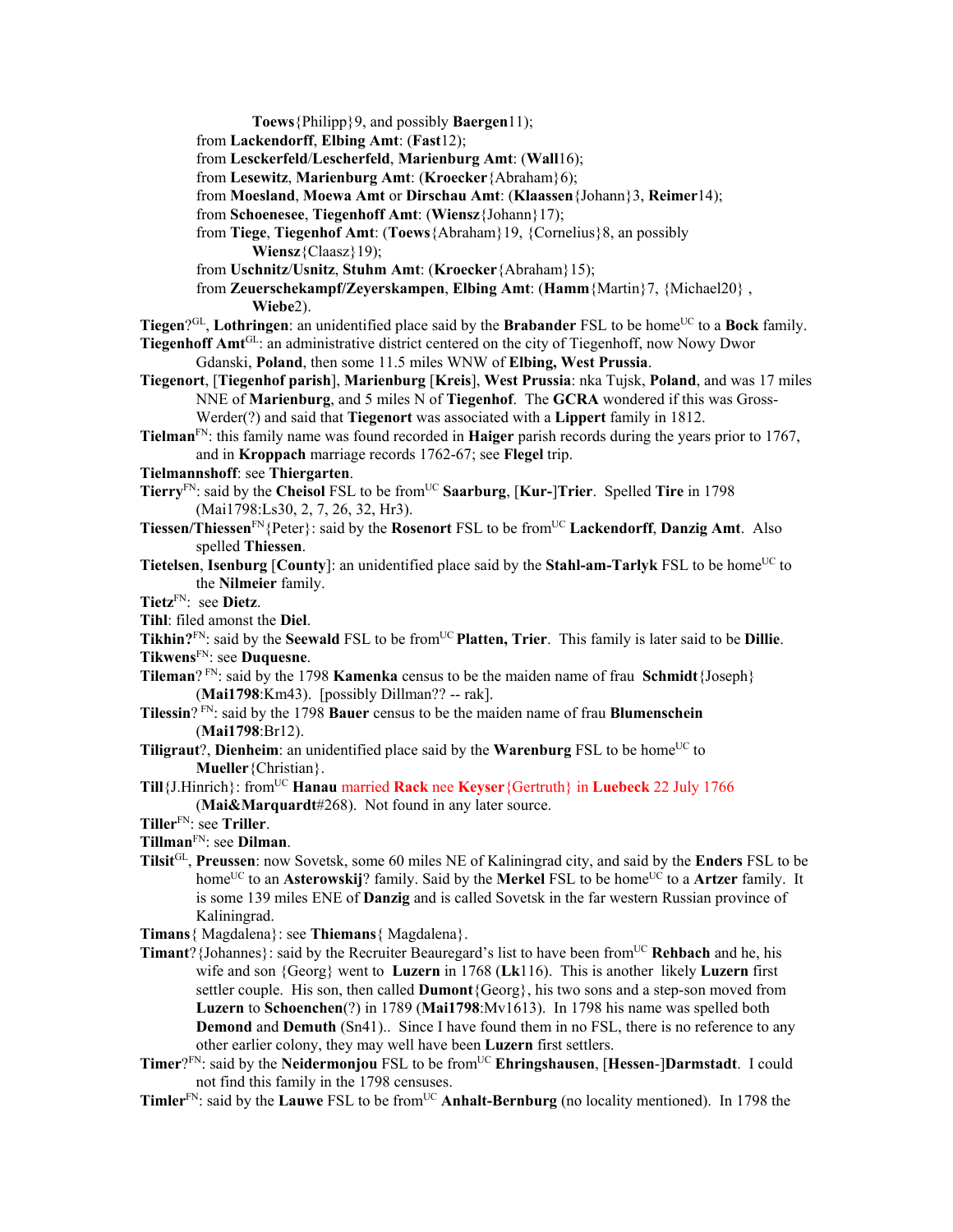family name may have been given as **Dermer**? (**Mai1798**:Mv1529??/Wr103??).

**Timmel**<sup>FN</sup>: said by the **Katharinenstadt** FSL to be from<sup>UC</sup> **Militsch, Schlesien**.

**Tin\_es**FN: said by the 1798 **Reinwald** census to be the maiden name of frau **Winnester** (**Mai1798**:Ka120). **Tiner**FN: see **Denner**.

- **Tinich**?GL: an unidentified place said by the **Boregard** FSL to be home<sup>UC</sup> to a **Muench** family. This might have been **Tinischt**, now Tyniste nad Orlici, Czech Republic, some 73 miles E of **Prague**.
- **Tinike**?FN: said by the **Boaro** FSL to be from<sup>UC</sup> **Dessau** (no locality mentioned). Spelled **Diemke** in 1798 (**Mai1798**:Bx44).
- **Tinischt**GL: see **Tinich**.
- **Tinkepin** $(?)<sup>GL</sup>$ : see **Tjunkoeping.**
- **Tinning**?, **Daenemark**: was 17 km NW of **Arhus** city. The first transcription of **Stahl-am-Karaman** FSL (#15) said this was home<sup>UC</sup> to  ${A.Katharina}$  the wife of **Straub** ${J.Christian}$ .
- **Tino**<sup>FN</sup>: said by the **Dietel** FSL to be from<sup>UC</sup> **Heimkehr**(?), **Hessen. Dona Reeves-Marquardt** has found the Tino birth records in **Heimkirchen, Rhineland-Palatinate**. This widower, age 80, would have died without Volga issue long before the 1798 censuses.
- **Tionam**(?)<sup>GL</sup>, **Frankreich**: an unidentified place said by the **Katharinenstadt** FSL to be home<sup>UC</sup> to a **Albrecht** family.
- **Tippel**<sup>FN</sup>: listed by the 1858 **Kassel** census (#222) without origin, and **KS**:463 says they were from<sup>UC</sup> **Wuerttemberg** (no locality mentioned). See the **GCRA** book for a bit more. Also spelled **Toepel**.
- **Tippel**FN: also see **Dippel**.
- **Tirant**FN: said by the **Goebel** FSL to be fromUC **Erschail**(?), **Derik**(?), **Frankreich**.
- **Tire**{J.Georg}: said by the Recruiter Beauregard list to have come from<sup>UC</sup> Schoenberg and to have gone to **Bettinger** in 1768 (**Lk**117); so he may have been among the **Bettinger** first settlers. I could not identify him or any descendant in **Mai1798**.
- **Tire**FN: also see **Tierry**.
- **Tiren**(?)<sup>GL</sup>, **Muelhausen**: an unidentified place said by the **Kratzke** FSL to be home<sup>UC</sup> to a **Kistner** family.
- **Tiring**<sup>FN</sup>: said by the **Norka** FSL to be from<sup>UC</sup> **Isenburg** (no locality mentioned). Perhaps later spelled **Diringer** (**Mai1798**:Bd46?). Steve Schreiber says this was **Doering**.
- **Tirkim**(?)GL, see **Duerkheim**.
- **Tirol**<sup>FN</sup>{Heinrich}: said by **Kuhlberg3592** and the **Balzer** FSL to be from<sup>UC</sup> **Isenburg** (no country or locality identified). **KS**:161 said he was from<sup>UC</sup> **Offenbach, Isenburg**[-**Birstein Principality**]. In 1798 the family name was spelled **Triol** and the maiden name of the wife was given as **Kuehn** (**Mai1798**:Lw30).
- **Tirol**GL, **Oesterreich**: said by the **Louis** FSL to be home<sup>UC</sup> an **Auer** family. Mai and Marquardt and the FSL says he was fromUC Gerola, Italy, then Eastern Ceasarian Lombardy (**Mai&Marquardt**:note 829). The county of Tirol (Alpen Austria) seems to be much further north than was Gerola ...
- **Tirol** GS: an Austrian Alpine province; earlier was an independent state**.**
- **Tisch**<sup>FN</sup>: said by the **Kamenka** FSL to be from<sup>UC</sup> **Freiburg**.
- **Tischer**<sup>FN</sup>: said by the **Phillipsfeld** FSL to be from<sup>UC</sup> **Gesau**, with a **Koch** orphan girl in the household.
- **Tischler**<sup>FN</sup>{Jakob}: said by the Stumpp version of the **Balzer** FSL & by **KS**161 to be from<sup>UC</sup> **Gladbach**, **Rheinprovinz**. No further information.
- **Tischler**<sup>FN</sup>: said by the **Mueller** FSL to be from<sup>UC</sup> **Zell**. The name may have been rendered **Techer** in **Luebeck** in 1766 (**Mai&Marquardt**:1322).
- **Titschholz**?<sup>FN</sup>: said by the **Boaro** FSL to be from<sup>UC</sup> **Dessau** (no locality mentioned). Spelled **Tuechholz** in 1792 and 1798 (**Mai1798**: Mv292,Bx 03, 41).
- **Tittel**<sup>VV</sup>: is a variant spelling of **Dietel**<sup>VV</sup>.
- Titter {Hans Georg}: **KS**:82 and 161 say this Catholic man from<sup>UC</sup> Bischerstunel/Bischerstunner (spelling?) in 1764 was sent on to the **Saratov** area as part of the group of colonists transported under the command of Captain Paykul and Cornet Rehbinder. I have not found them in any published FSL.
- **Tittling**?, [**Kurbayern**]: said to have been home<sup>UC</sup> to the **Kaiser**{Franz} family (**Lk**43), possible early settlers in **Zuerich**.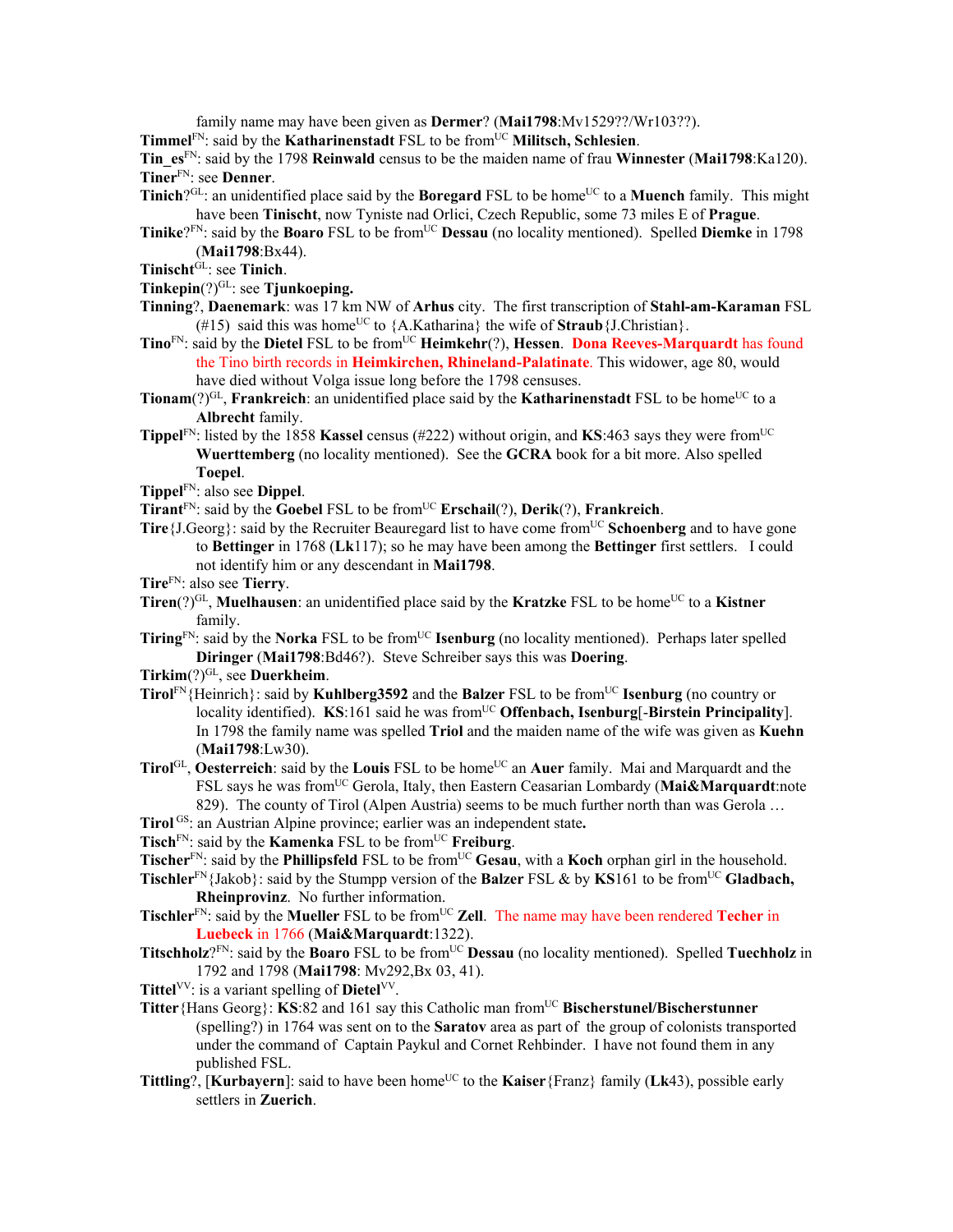- **Tittling**?, **Wuerttemberg** [Duchy]: said by the **Reinwald** FSL to be home<sup>UC</sup> to the **Zeitz** family. The only Tittling I can find was in **Kurbayern**, 11 miles NNW of **Passau** city, and then some 150 miles E of any **Wuerttemberg** lands.
- **Tjunkoeping** $(?)$ /**Tinkepin** $(?)^{GL}$ , **Schweden**: an unidentified place, said by the **Kratzke** FSL to be home<sup>UC</sup> to a **Knopp**/**Knop/Knopf** family.
- **Tkaczew** [**Amt**, **Warschau Department**,] **South Prussia**: the **GCRA** says it was NE of **Lodz**, and was associated with a **Doeffinger** family in 1803.
- **Tkaczew Amt**GL, **Warsaw Department**, **South Prussia**: may have been some 78 miles WSW of **Warsaw** and 20 miles NW of Lodz, **Poland**.
- **Tobi**<sup>FN</sup>: said by the **Hildman** FSL to be from<sup>UC</sup> Bitter. Spelled Tobie in 1798 (Mai1798:Gb57).
- **Tobie**FN: see **Tobi**.
- **Tobler**FN: see **Doppler**.
- **Tochtermann**<sup>FN</sup>: said (no locality mentioned) by the **Neidermonjou** FSL to be from<sup>UC</sup> **Wuerttemberg** [**Duchy**]. I could not find this family in the 1798 censuses.
- Todt<sup>FN</sup>: said by the **Warenburg** FSL to be from<sup>UC</sup> **Wiesbaden**, [Nassau-Usingen Principality], and possiblysome **Haussorg**? orphans. For 1798 see **Mai1798**:Wr19.
- **Toepel**FN: see **Tippel**.
- **Toepfer/Toepper/Dexter**(?)FN{Christian}: **Toepfer** married **Hoppe**{Dorothea} in **Rosslau** 9 April 1766 (**Mai&Marquardt**#933). **KS**161has **Poppe** instead of **Hoppe**. By 3 Aug 1767 this couple with **Glemer**(?) orphan {Dorothea} in the household had settled at **Boaro/Boisroux** FSL 8 & 8a, he said to be fromUC **Dessau** (no locality mentioned) (**Mai&Marquardt** # 8 & 8a). Later in 1766 **Topffer**{Christ & Dorothea} took transport for the **Volga** (**T**4186-4187). I n 1771 someone seems to have spelled the family name **Dexter** (**Mai1798**:Mv271). In 1783frau **Toepfer**'s maiden name was given as **Braunsdorf** (**Mai1798**: Mv300).
- **Toepfer**FN: said by the **Phillipsfeld** FSL to be fromUC **Schellbach**, [**Hessen-Kassel Landgraviate**]. In 1786 see **Mai1798**:Mv2318, and for 1798 see Fs06.
- **Toepfer**FN: this family name was found recorded in **Schotten** parish records for many generations prior to 1767; see **Flegel** trip.
- **Toermer**{J.Gottlieb}: on 8 May 1765 in **Rosslau** he married (**Mai&Marquardt**#964) and **KS**129 and 161). The **Jost** FSL (#56) said **Thoermer** was from<sup>UC</sup> **Moenau**, {**Kur-**)Sachsen but gave his wife as {Barbara}.
- Toewers<sup>FN</sup>: said by the **Katharinenstadt** FSL to be from<sup>UC</sup> **Paderborn** (no locality mentioned).
- **Toews**<sup>FN</sup>{Philipp}: said by the **Tiege** FSL to be from<sup>UC</sup> **Ellerwald**, **Elbing** Amt.
- **Toews**<sup>FN</sup>{Abraham}, {Cornelius}: said by the **Tiege** FSL to be from<sup>UC</sup> **Tiege**, **Tiegenhof Amt** with a **Wiensz**{Claasz} friend living in the {Abraham} household.
- **Tof**?<sup>GL</sup>, **Wuerzburg**: an unidentified place said by the **Mariental** FSL to be home<sup>UC</sup> to a **Katzeberg** family.
- **Toffer**: go to **Topper**.
- **Tokarski**FN: said by the **Goebel** FSL to be fromUC **Danzig**.
- **Tolarn**(?)<sup>GL</sup>, **Schweden**: an unidentified place said by the **Bauer** FSL to be home<sup>UC</sup> to a **Hellrut**? family.
	- This may have been Tolarp which is some 148 miles NE of **Rostock** city.
- **Toma**FN, see **Thoma**.
- **Tomann**<sup>FN</sup>: said by the **Dietel** FSL to be from<sup>UC</sup> **Rikon**(?), **Worms**, **Kurmainz** In 1798 spelled **Domann** (**Mai1798**:Dt27).
- **Tomesch**?, **Holstein** [Duchy]: an unidentified place said by the Stahl-am-Tarlyk FSL to be home<sup>UC</sup> to the **Jensen**{Weiralas} family.
- **Tomplon**?FN: see **Damplon**.
- **Tomsk**GS: an unidentified district or state said by the Kromm version of the **Jagodnaja Poljana** FSL to contain **Langensalz** and to be near **Hamburg**.
- **Tomson**<sup>FN</sup>: said by the **Orlovskaya** FSL to be from<sup>UC</sup> **Danzig** (no locality mentioned).

**Tomson**: also see **Tomzen**.

- **Tomzen**/**Thomsen**FN: not found in an FSL but was in the 1775 **Grimm** census #163 [check Or]. Spelled **Tomson** in 1798 (**Mai1798**:Gm157).
- **Ton**?, **Kurpfalz**: an unidentified place said by the **Seelmann** FSL to be home<sup>UC</sup> to an **Eberlein** family.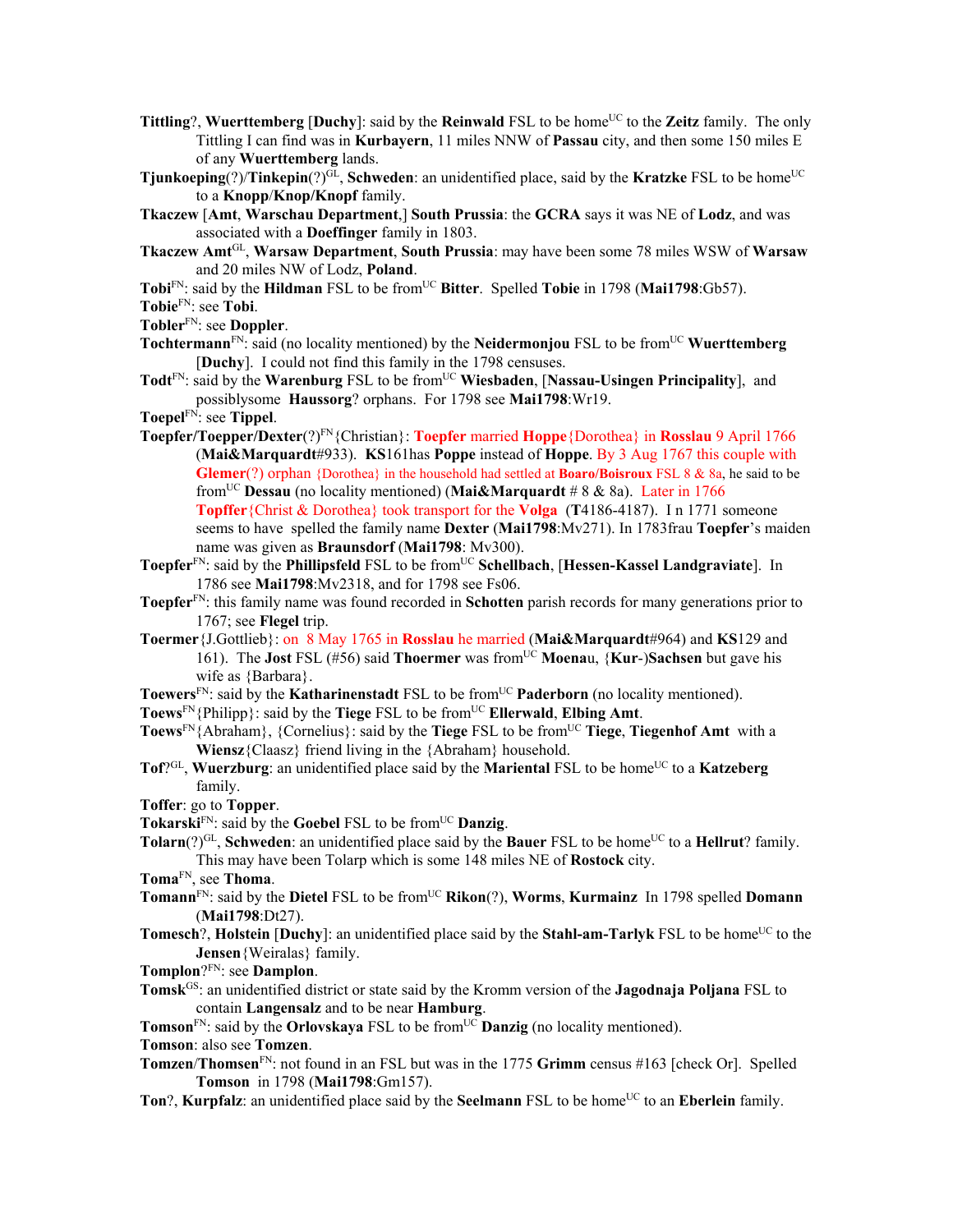**Tonat**<sup>FN</sup>: said by the **Graf** FSL to be from<sup>UC</sup> **Ostritz, Sachsen**. Later spelled **Donad** (Mai1798:Gf37).

- **Tondern** city, [**Schleswig**-]**Holstein** [**Royal Danish Duchy**]: is 39 km WNW of **Flensburg** city, and was said by the **Reinhard** FSL to be home<sup>UC</sup> to a **Hansen** man.
- **Tondern Amt**, **Schleswig Royal Danish Duchy**: was the district whose office was the city of the same name and which was host to several German colonies founded in 1759-62. An excellent map is found in **EEE** p.157.
- **Tonkoshurovka**VV: an alternate apelling for the Russian name for **Mariental**VV.
- **Tonkosurovka**<sup>VV</sup>: an alternate apelling for the Russian name for **Mariental**<sup>VV</sup>.
- **Tonrod**?, **Holstein** [**Duchy**]: an unidentified place said by the **Shcherbakovka** FSL to be home<sup>UC</sup> to the **Niesin**? family.
- **Topfer**: go to **Topper**.
- **Topler**FN: see **Doppler**.
- **Topolno**, **Volhynia**: nka Topilnoye, **Ukraine**, 14 miles N of **Luck**. The **GCRA** says this was near **Luck** and was associated with a **Reiser** family in 1836. **Jerry Frank** says it was a few km N of Rosyszcze, a known German Settlement area.
- **Topper/Topfer/Toffer**{Christian/Christ}: married **Hoppe**{Dorothea} in **Rosslau** 9 April 1766 (**Mai&Marquardt**#933) **KS**161 has **Poppe** and the wrong year: 1765. On 10 Aug 1766 **Topfer**  and {Anna} arrived in **Russia**, he said to be from<sup>UC</sup> **Dessau (Kulberg**4371). Later in 1766 **Topffer**{Christ} and wife took transport in **Oranienbaum** for the **Volga** (**T**4186-4187). Not found in any published FSL.
- **Tordorf**?<sup>GL</sup>: an unidentified place said by the **Neidermonjou** FSL to be home<sup>UC</sup> to a **Baecker** family. Kuhlberg said this was in **Runkel**.
- **Torgau**<sup>GL</sup>, **Sachsen**: is 29 miles NE of Leipzig, and said by the **Kratzke** FSL to be home<sup>UC</sup> to a **Koenig** family.
- **Tornitz**?, [Kur-]Sachsen: is 26 km SE of Magdaburg city and was said by the Schulz FSL to be home<sup>UC</sup> to the **Lindacher** family.
- **Torno**FN: said by the 1816 **Glueckstal** census (**KS**:676, 464) to be from Polen. The **GRCA** believes they were from the Netze River valley in **Posen** province, **Poland**, and that prior to that they came from a set of villages about 32 miles NW of Berlin city centre. See their book for more detail.
- **Torschau**GL, **Batschka**, **Hungary**: aka **Torza** founded in 1786, nka Savino Selo, Serbia, some 23 miles NE of **Novi Sad**, and according to the 1816 **Glueckstal** census (**KS**: 674, 219) the **Beck** family lived here for a time on its way from Germany to Russia; however, the **GCRA** has reason to believe they were in **Sekitsch**, **Hungary** instead. The**GCRA** believes the woman who arrived in **Neudorf** as the widow **Schmid**{Elisabeth} may earlier have married (between 1791-1793) a **Schlaht** in Torschau. Said by one entry in  $KS:425$  to be home<sup>UC</sup> to the **Schlant** family that settled in **Neudorf**. Both the 1816 **Neudorf** census (#36) and **KS**:487 said the **Will**{Kaspar} family lived here for a time on their way to Russia. The **GCRA** also found it was associated **Hemmerich** (1770-1801), Jung, and Zisch (1784-1792) families.

**Torschau**GL: also see **Dorschau**.

**Torza**GL: aka **Torschau**; also see **Dorschau**.

Tosrei<sup>?GL</sup>, Sachsen: an unidentified place said by the **Enders** FSL to be home<sup>UC</sup> to frau **Erenstramin**?. Totei<sup>FN</sup>: said by the **Urbach** FSL to be from<sup>UC</sup> Debreczin, **Ungarn**. For 1798 see Mai1798:Ur7 and 8.

- **Totei**<sup>N</sup>: his wife was said by the **Urbach** FSL to be from<sup>UC</sup> **Narva**, **Livland**.
- **Totermann**{Bernhard+w}: **Kulberg**116 said they were from **Wuerzburg**. Not found in **T** or in any published FSL.
- **Totz**FN: see **Dotz**.
- **Tourne**, **Frankreich**: an unidentified place said by the **Franzosen** FSL to be home<sup>UC</sup> to a **Dene/Dehn** family.
- **Tra**?, [Hessen-]Darmstadt [Landgraviate]: said by the Warenburg FSL to be home<sup>UC</sup> to a **Mueller**{Heinrich}. Vera Beljakova-Miller believes this is **Traisa** but has been unable to prove origin because so many Heinrichs were born in **Traisa** at roughly the same time!!
- **Trab/Trapp**FN: said by the **Koehler** FSL to be the maiden name of frau **Froschhauser**. . The family name was spelled **Trapp** in 1766 (**Mai&Marquardt**#572) and in 1798 (**Mai1798**:Kl27).
- **Traben Trarbach**GL, **Rhineland-Palatinate**: see **Trarbach**.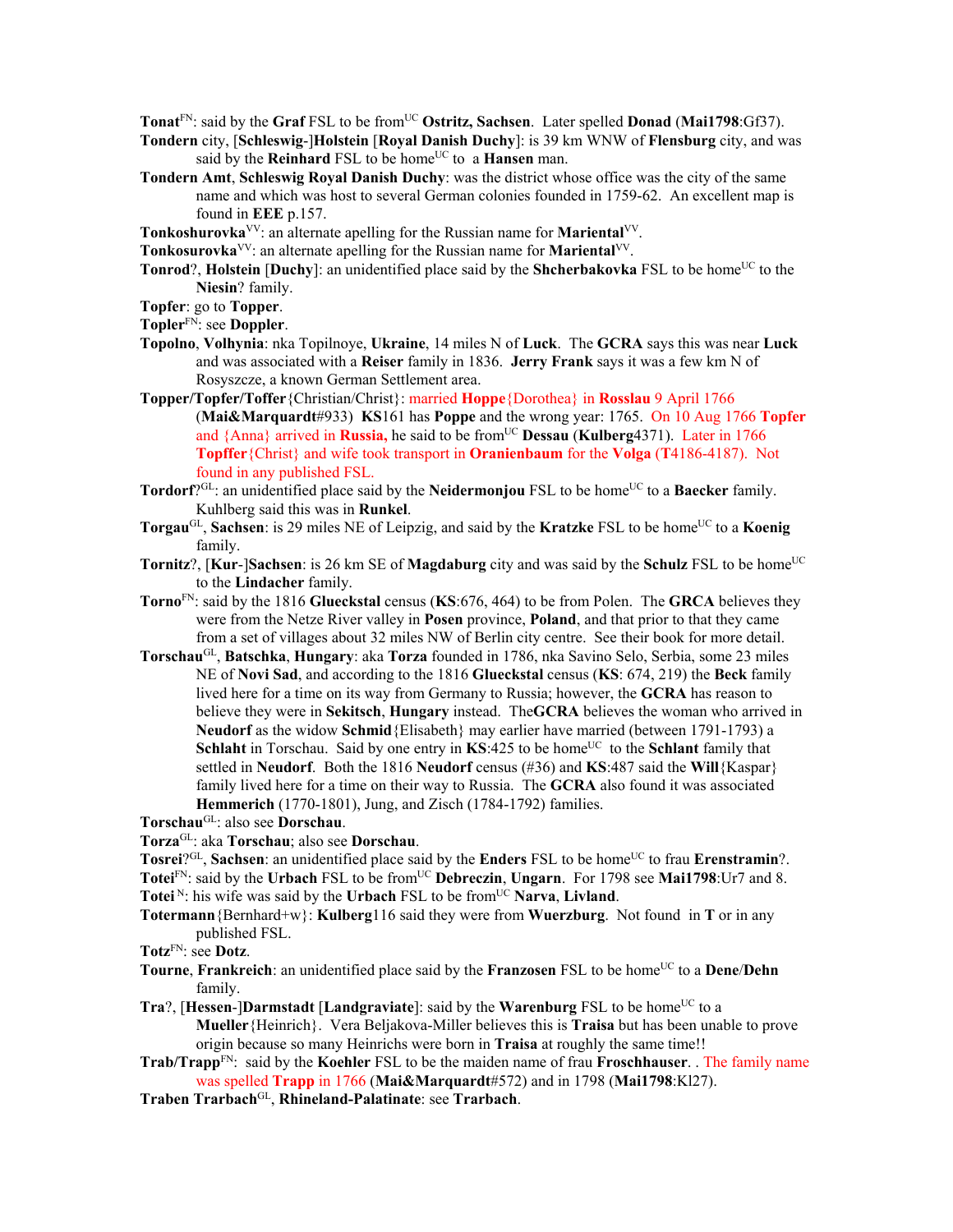- **Trachenberg**, [**Militsch Kreis**, **Prussian Silesia**]: nka Zmigrod, **Poland**, it was a major town 24 miles NNE of **Breslau**.
- **Trachmueller**FN: see **Trautmueller**.
- **Traeger**<sup>FN</sup>: said by the **Paulskaya** FSL to be from<sup>UC</sup> **Kronshausen**?.
- **Traisa**GL, **Darmstadt**: was some 3 miles SE of **Darmstadt** city, and was said by Vera Beljakova-Miller to be homeUC to her ancestor **Mueller**{Heinrich}who settled in **Warenburg**. Vera Beljakova-Miller says this was a small milling village. However, records of her **Warenburg** first settler have not yet been proven there yet. See **Tra** above.
- **Trait**FN: said by the 1798 **Balzer** census to be the maiden name of frau **Raab** of **Balzer** (**Mai1798**:Bz79). May be **Dreith**?
- **Tralbaum**FN: said by the **Rosenheim** FSL to be the maiden name of frau **Philipp**. I could not identify them or any descendants in **Mai1798**.

**Tralbaum**<sup>FN</sup>his wife was said by the **Rosenheim** FSL to be from<sup>UC</sup> **Malmo**, **Schweden**.

- **Tral(I)mann**<sup>FN</sup>{David}: was registered in a Danish German colony at least as early as Nov 1765. By Aug 1767 he and a Lutheran wife {Chesch?) were settled in **Stahl-am-Tarlyk** FSL #14, which said he was fromUC **Luetersburg**?, **Holstein** [**Duchy**]. I could not find members of this family in **Mai1798**.
- **Trapp/Tropp**{Magdalena}: married **Rueckert** and settled with him in **Koehler** prior to 21 Aug 1767 (FSL#82). In 1798 **Rickert** and **Trapp**, one son and two daughters were still living in **Koehler**  (**Mai1798**:Kl38).
- **Trapp/Trap**{Susanna/M.Susanna}: married **Froschhauer**{Gerhard} in **Buedingen** 23 April 1766 (**Mai&Marquardt**#572). **KS**161 & 129 have {Susanne} & **Gerh.**. On 8 Aug 1766 this couple with his mother {A.Catharina} arrived in **Russia** he said to be from **Mainz** (**Kulberg**4202). Not found in **T**. By 21 Aug 1767 he and **Trap**{M.Susanna}had settled at **Koehler** FSL #81, he said to be from **Steinheim, Mainz**. In 1798 {Susanna} now widowed and remarried to **Freiberger**{J.Nicolaus} is still in **Koehler** (**Mai1798**:Kl 27).
- **Trap/Trapp**FN{J.Michael}: son of the former **Trap**{J.Mich.} fromUC **Duenkelsbuehl** married Lenszner<sup>{Kunigunde}</sup> of<sup>UC</sup> Schluesselfeld 5 May 1766 in Wohrd (Mai&Marquardt#792). Not found in **T**. Said by the **Laub** FSL #49, to be from<sup>UC</sup> **Dinkelsbuehl**, **Schwaben**. In 1798 spelled **Trapp** (**Mai1798**:Lb36).
- **Trapp**<sup>FN:</sup> I could not find them in any published FSL but members of this family were reported living in **Schulz** in 1798 (**Mai1798**:Sz21).
- **Trapp**{F.Carl+w+1c}: **Kulberg**90 says he was a Catholic from<sup>UC</sup> **Breslau**. I did not find them either in **T** or in any published FSL.
- **Trapp**FN: see **Trap** and **Tropp**.
- **Trarbach**GL: is an unidentified place said by the **Anton** FSL to be home to a **Baumgardt** family. This surely is **Traben Trarbach, Rhineland-Palatinate**, some 25 miles NE of **Trier** city; in the 1600s Trarbach and a few neighboring towns and villages formed a Protestant island amidst the huge Catholic sea that was the **Trier** Principality.
- **Trarbach**<sup>GL</sup>, **Kurpfalz**: said by the **Mariental** FSL to be home<sup>UC</sup> to a **Schueler** family. See the previous entry.
- **Traub**<sup>FN</sup> said by the **Kautz** FSL to be from<sup>UC</sup> **Schriesheim**, **Kurpfalz.**
- **Traudt**FN: listed among the **Traut**s.
- **Trauenfelder**{Christine Barbara}: **EEE** p.517 says she married **Meisner{J.Wendel}** in **Denmark** in May 1761 and prior to the 1775 **Grimm** census remarried to **Schneider**{Georg} to whose household she brought her 4 **Meisner** children (1775 census #5).

**Traumann**: filed with the **Trautmann**.

**Traumueller**: **KS**161 says he was from **Calbach** near **Buedingen**. No further information.

**Traut/Drraut**{A.Margaretha}: in **Buedingen** 14 April 1766 she married **Dotzert/Dozert**{Andreas}, both said to be fromUC **Stockhausen** , **Reidesel Barony** (**Mai&Marquardt**#528). **KS**161 said this was near **Wetzlar** while **KS**125 said she was a **D(T)rraut** and the place was near **Giessen**. On 4 July 1766 this couple along with her mother {Maria}, arrived in **Russia** (**Kulberg**1898). Not found in **T.** By 20 June 1767 this couple, along with her widowed **Baer** mother {A.Maria}, had settled at **Dobrinka** FSL #86 &86a.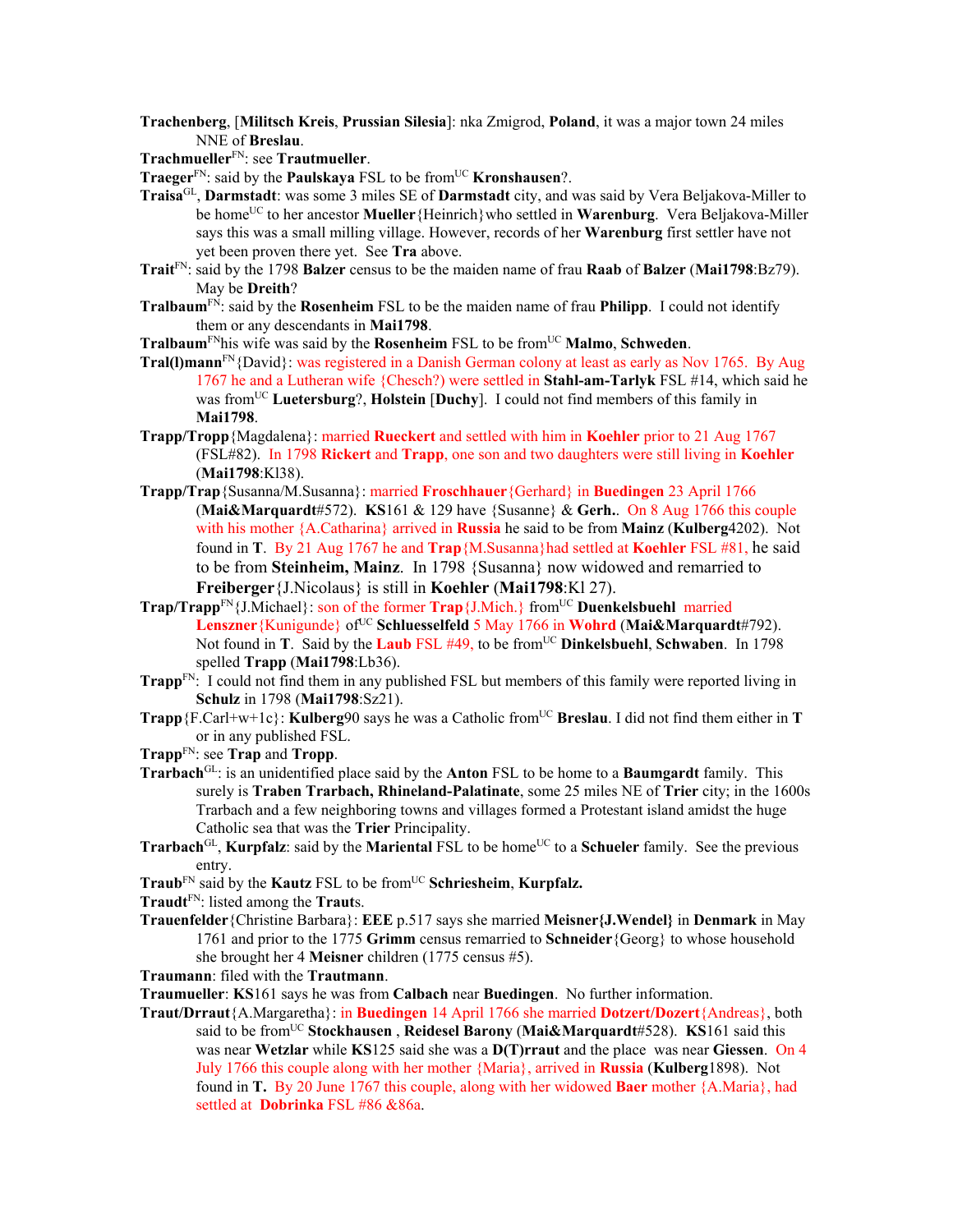Traut<sup>FN</sup>: said by the **Krasnoyar** FSL to be from<sup>UC</sup> Birstein, Isenburg.

- **Traut**<sup>FN</sup>{Johann}: said by **Kuhlberg**6123 the **Kutter** FSL to be from<sup>UC</sup> **Isenburg** (no locality or country indicated). Later spelled **Traudt**.
- **Traut**<sup>FN</sup>{Heinrich}: said by the **Norka** FSL (#66) to be from<sup>UC</sup> **Isenburg** (no locality mentioned). For 1798 see **Mai1798**:Nr141, 128 and 131.
- **Traut**FN {Valentin}: this man, wife and 3 children left **Fraenkisch-Crumbach** in 1766 for Russia heading for **NeuSaratowka** (**Gieg1** and **Mai&Marquardt**#1274). On 31 May 1766 **Traudt** with wife and 3 children arrived in **Russia**, he said to be from **Hanau [County**] (**Kulberg**572). So far I have found no other record of them in **Russia**.
- **Traut**{Barbara Rosina/Rosina Barbara}:.was recorded in **T7**36 but what then happened to her is so far unknown. **KS**161 says {Rosina Barbara} was from **Herbstein, Lauterbach Amt**. Jim Pickelhaupt says he found her origin.
- **Traut**FN: also see **Traudt** and **Trott**.
- **Trautmann**FN: the maiden name for frau **Eckmann** of **Kassel**.
- **Trautmann**<sup>FN</sup>: said by the **Rohleder** FSL to be from<sup>UC</sup> Mergentheim, Donauwoerth, with a Pirn stepson in the household, while frau Trautmann was said to come from<sup>UC</sup> Zerbst. I could not find this family in the **Mai1798**.
- **Traumann/Trautmann**{A.Margaretha}: from<sup>UC</sup> **Freyensee** married **Wentzel**{Johannes} in **Buedingen** 7 May 1766 (**Mai&Marquardt**#621). **KS**161 has **Trautmann**. **KS**163 has **Freiensee** near Giessen. On 15 Sept 1766 this couple without children arrived in Russia, he said to be from<sup>UC</sup> **Mainz** (**Kulberg**3618). Not found in any later source.
- **Trautmueller**<sup>FN</sup>: said by the **Messer** FSL to be from<sup>UC</sup> **Isenburg** (no locality mentioned). In 1798 the family name was spelled **Trachmueller** and the maiden name of the wife was given as **Mai** (**Mai1798**:Ms70,75).
- **Trautrich**FN: said by the **Phillipsfeld** 1798 census to be an orphan girl in the **Heldt**{Herman} household (**Mai1798**:Pp8). See **Dietrich**.
- **Trautwein**<sup>FN</sup>: said by the **Phillipsfeld** FSL to be from<sup>UC</sup> **Koenigsheim**. For 1793 and 1798 see **Mai1798**:Mv1793 and Pp16 respectively.
- **Trawand**{Johann}: **KS**161 says he was from **Steinau** near **Schluechtern**. No further information.
- **Trebanz, Brandenburg**[sic?]: said by the **Rosenheim** FSL to be home<sup>UC</sup> to frau **Pilz**. The only Trebanz that I can locate is 5 km N of **Altenburg** city and was then in the **Saxe-Altenburg Duchy**, not in **Kurbrandenburg**.
- **Trebnitz Kreis**, **Prussian Silesia**: nka Trzebnica, **Poland**, 12 miles N of **Breslau**.
- **Trebtow**(?)<sup>GL</sup>: Said by the **Boaro** FSL to be home<sup>UC</sup> to a **Borschdrech** family. This might be **Treptow**, now Trzebiatow, Zachodniopomorskie, Poland some 130 miles NE of **Berlin**.
- **Trebur**GL, **Darmstadt**: is 11 miles WNW of **Darmstadt** city, and said by the **Dietel** FSL to be home<sup>UC</sup> to a **Kappell** family.
- **Treffenstadt**{Philipp}: **KS**161 says he came from **Kraftsolms** near **Wetzlar**. No further information.
- **Trefz**FN: listed in the **Bergdorf** 1858 census (**KS**:668, 464) without origin. Origin in **Oberbrueden**, **Backnang** [**Amt**], **Wuerttemberg** was proven by the **GCRA** using **FHL**(1,195,547). See the **GCRA** book for more details.
- **Treger?**{Friedrich}: said by both versions of the **Stahl-am-Karaman** FSL (#1) to be from<sup>UC</sup> **Stuttgart**, **Wuerttemberg Duchy**.
- **Trei**{Gottlieb}: **KS**:82 and 161 say this party of 3 in 1764 was sent on to the **Saratov** area as part of the group of colonists transported under the command of Captain Paykul and Cornet Rehbinder. I have not found them in any published FSL.
- **Treibe**?, **Hessen-Kassel** [Landgraviate]: an unidentified place said by the **Warenburg** FSL to be home<sup>UC</sup> to a **Motz** family.
- **Treis**, in Hessen land: Dona Marquardt speculates that this might be one of three places.. There were 1) Treis-an-der-Lumda, **Hessen-Darmstadt Landgraviate** 11 km NE of **Giessen** city; 2) Trais Horloff, **Solms-Laubach County** 23 km NE of **Friedberg** city; 3)Treysa, **Hessen-Kassel Landgraviate**, 18 km NNW of Alsfeld; all of which might have been described as "in Hessen land", but I suspect 1) is most likely.
- **Treis-an-der-Lumda**?GL, [**Hessen-Darmstadt**]: is some 7 miles NE of **Giessen** city, and said by the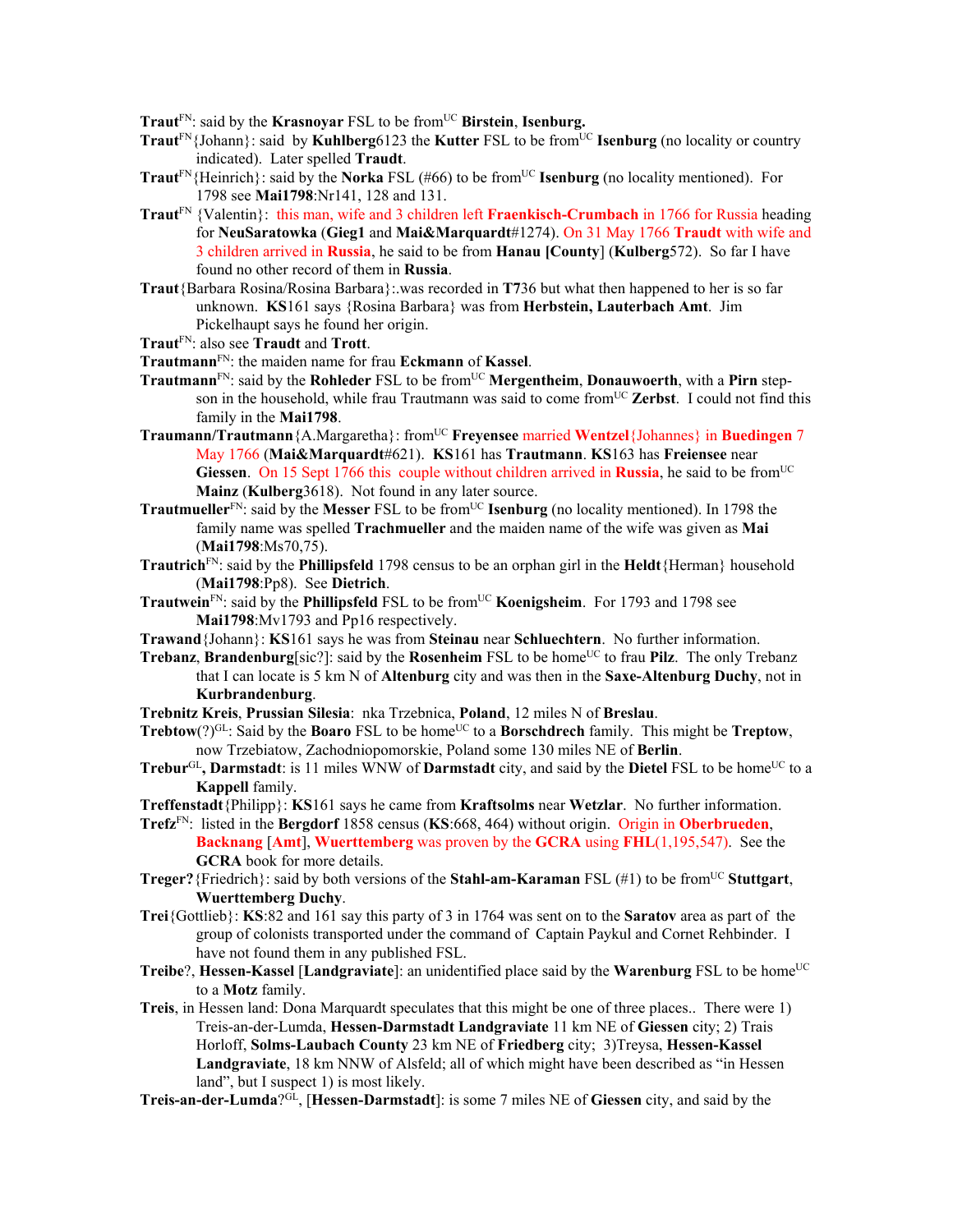**Paulskaya** FSL to be home<sup>UC</sup> to **Schlar** family.

**Treisbach**, **Hesse-Kassel Landgraviate**: is some 17 km NNW of **Marburg-an-der-Lahn**. **Treitz**?<sup>FN</sup> said by the **Seewald** FS to have come from<sup>UC</sup> Bierstadt, Mainz. A later spelling was Dreitz. **Treptow**<sup>GL</sup>: said by the **Holstein** FSL to be home<sup>UC</sup> to a **Pomerinke** family. This might be the town that is

now Trzebiatow, **Poland**, some 138 miles WSW of **Gdansk**. Also see **Trebtow**.

- **Trerin**FN: see **Dreher**.
- **Tress**{Johann}: said by the **Urbach** FSL to have been the deceased father of **Tress**{J.Philipp, Angamisa/Agnesia} step-children in the **Kretzer** household
- **Tress**? FN: his widow, later frau **Kretzer**, was said by the **Urbach** FSL to be fromUC **Alzey**, **Kurpfalz**.
- **Tress**{J.Philipp,Angamisa/Agnesia}: said by the **Urbach** FSL to be step-children in the **Kretzer**  household and to have been the children of **Tress**{Johann}. Spelled **Drez**? In 1798 (**Mai1798**:Rh8).
- **Tretler**<sup>FN</sup>: said by the **Seelmann** FSL to be from<sup>UC</sup> Ottendorf, Boehmen. I did not locate them or any descendants in **Mai1798**.
- **Treto** $(?)^{GL}$ , **Holstein**: an unidentified place said by the **Bauer** FSL to be home<sup>UC</sup> to a **Kratz** family.
- **Treu**FN: said (no locality mentioned) by the **Rosenheim** FSL to be fromUC **Mecklenburg-Schwerin** [**Duchy**] with **Schmidt**{Gottfried} a step-son in the household. I could not identify him or any descendants in **Mai1798**.
- **Treu** FN: also see **Trey**.
- **Treudt/Treut**{J.Christoph}: married **Bauer**FN{Christina} 11 March 1766 in **Buedingen** (**Mai&Marquardt**#404, **KS**161). He also was a godparent at the 12 May 1766 **Luebeck**
	- baptism of {J.Christoph} son of **Bauer**{Simon} and wife **Krueger**{M.Susanna}

(**Mai&Marquardt** #1289). Not listed in **T** or in **Kulberg**. By 1775 they had settled in **Beideck** (1775 census #54). For 1798 see **Beideck** #42.

- **Treut**{Barbara E.}: married **Trodt**{Johannes} in **Luebeck** 29 July 1766 (**Mai&Marquardt**#272). Not found in any later source.
- **Treuling**FN: said by the **Louis** FSL to be fromUC **Karlstadt**, **Wuerzburg**.
- **Treunitz**, **Bamberg** [**Bishopric**]: is 13 miles ENE of **Bamberg** city, and said by the **Hoelzel** FSL to be home<sup>UC</sup> to a **Ziegemann** family.

**Treut**: see **Treudt**.

- **Trey**<sup>FN</sup>: said (no locality mentioned) by the **Kutter** FSL to be from<sup>UC</sup> **Isenburg**.
- **Trey**<sup>FN</sup>: said by the **Stahl-am-Tarlyk** FSL to be from<sup>UC</sup> **Danzig** [Free City] (no locality given). Spelled **Treu** in 1798 (**Mai1798**:St2 and 7).
- **Triberg**, **Schwarzwald**: is 32 km NE of **Freiberg** on what was then **Hapsburgian Lands** and was said by the **Seelmann** FSL to be home<sup>UC</sup> to a **Kern** family.
- **Triebel/Triebels**: **Anhalt-Dessau** archival records report that a son of {Gottfried} left from **Oranienbaum**  near **Dessau** in 1766 for **Russia** (**Mai&Marquardt**#1163). **KS**161 has **Triebels**. Not found in any later source.
- **Trieber**{Cathar.}: **KS**161 says she was from **Wolf** near **Buedingen**. No further information.
- **Triebert**{Martin}: **KS**161 says he was from **Dudenrod** near **Buedingen**. No further information.
- **Triepel**{Elisabeth}: she was a godmother at the 13 Oct 1765 **Weymer-Krus** baptism in **Luebeck** (**Mai&Marquardt**#1315). Not found in any later source.
- **Trier**{Christoph}: **KS**161 says with a wife and one child he left **Herbstein** near **Lauterbach**. No further information.
- **Trier**FN{Thomas}: said by the **Mariental** FSL #11 to be fromUC **Kirchroth**, [**Kur**-]**Bayern**. The 1798 **Mariental** census gives his wife's maiden name as **Jacoby** (**Mai1798**:Mt50).
- **Trier**GS the city is just east of Luxemburg on the Mosel River some 93 miles WSW of **Frankfurt-am-Main**. However, Trier was very often used as the short form for a powerful Catholic country in the 1760's, which was more formally referred to as **Kurtrier**GS, literally**,** the **Trier** holdings of an Imperial Elector. None of the following references include the name of a locality. Said by the **Belowescher Kolonien** FSL to be home<sup>UC</sup> to **Bumel/Bummel** and **Roehrich** families. Said by the **Cheisol** FSL to be homeUC to **Bollich**/**Bolig**/**Bolg**, **Kasper**{Peter}, **Muss**, **Schuller**/**Schiller**, **Stoller**, **Welter**/**Walter**, **Wilger**36, and possibly **Heinz**/**Hein** families. Said by the **Louis** FSL to be home<sup>UC</sup> to **Loewenbrueck** and **Loewenbrueck** families. Said (no locality mentioned) by the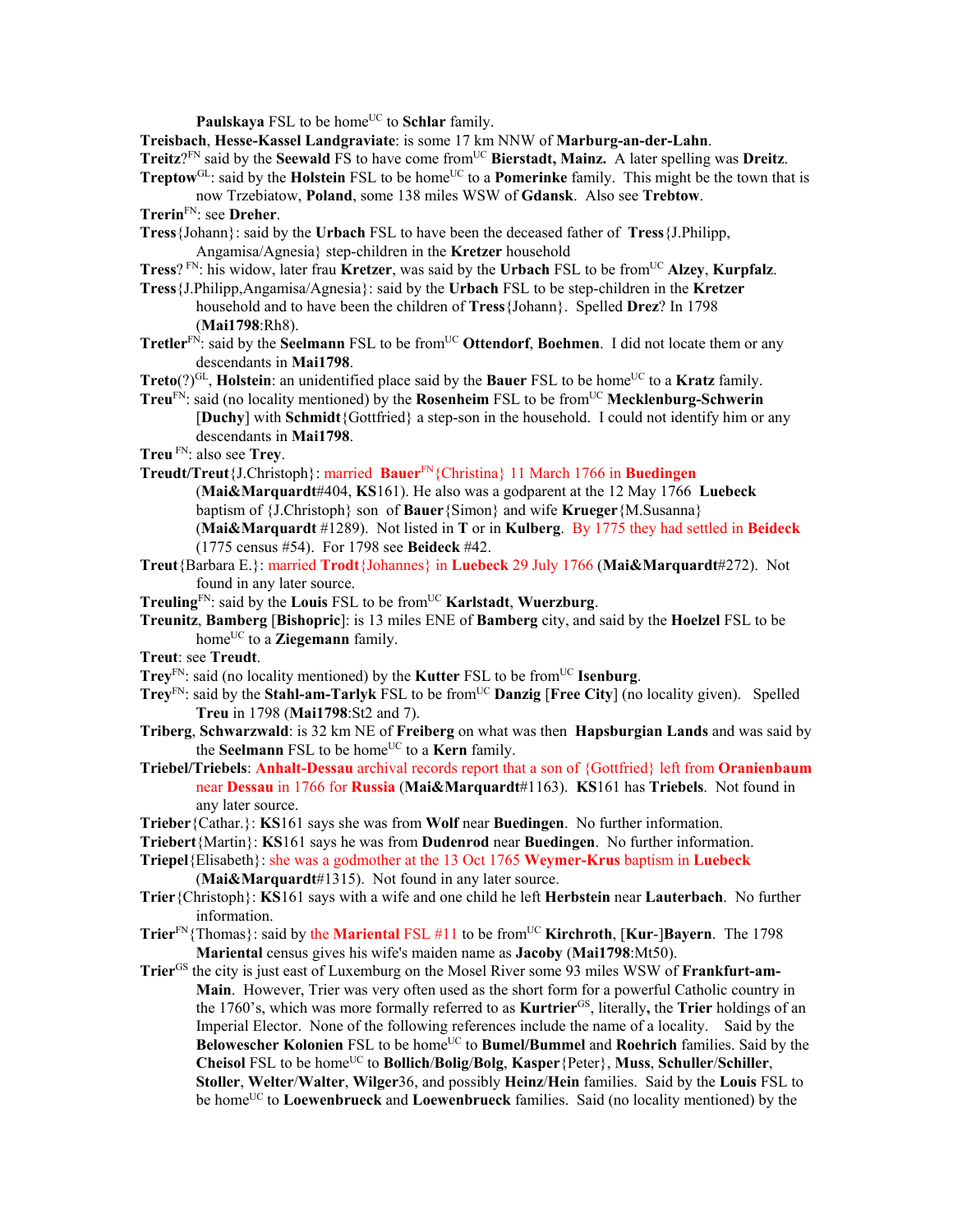**Mariental** FSL to be home<sup>UC</sup> to a **Nilis** family. Said by the **Preuss** FSL to be home to an Nachbar family. Said by the **Schuck** FSL to be home<sup>UC</sup> to frau **Ertle** and to **Glassmann**, **Kapp**, **Weber** {Johannes}, and possibly **Jung** families. Said by the **Schuck** FSL to be home<sup>UC</sup> to a Tak family. Said by the **Urbach** FSL to be home<sup>UC</sup> to a **Leonhard** family.

**Trierschen**GL: "Little Trier", an unidentified place mentioned in connection with the **Froehlich** family.

- **Triesch**{Elisabeth}: **KS**128 & 161 say she married **Flemming**[Gottlieb} in **Buedingen** in 1765(sic). The **Buedingen** ML reports that the wedding took place on 18 March 1766 (**Mai&Marquardt**#443). I could not find them in any published FSL or in **Mai1798**.
- **Triest**: said by the **Seelmann** FSL to be home<sup>UC</sup> to a young **Kielwein** widow. There are at least 4 places of this name in what were German-speaking lands. My guess is that this one is 344 km SW of **Vienna** and was a long-time part of the **Hapsburg** Empire, having finally reached Free Port status in 1719.
- **Triller**FN{A.Marg.}: married **Schneider**{Conrad} in **Buedingen** 8 April 1766 (**Mai&Marquardt**#494). The **Balzer** FSL (#76a) has a widowed **Triller** mother-in-law living in their household . The mother-in-law surely died prior to the 1798 Volga census.

**Triller**FN{Caspar and Heinrich}:said by the **Boaro** FSL to be fromUC **Eiche/Eichen**?. Also spelled **Tiller** in 1798 (**Mai1798**: Bs27).

**Triller**<sup>FN</sup>: said by the **Neidermonjou** FSL to be from<sup>UC</sup> **Altenfeld**. For 1798 see **Mai1798**: Nm34, Bs26. **Trimber**FN: see **Trimper**.

- **Trimper/Trimber**{Eliesabetha}: from **Rauschenberg** married **Reich**{Valentin} in **Buedingen** 14 Apr 1766 **Trimper**{Eliesabetha} (**Mai&Marquardt**#531). **KS**149 says he was fromUC **NiederOhmen** near **Alsfeld** and that she was a **Trimber**. **KS**149 said that **Nieder Ohm** was near **Alsfeld**. **KS**150 said that **Rauschenberg** was near **Kirchhain**. On 22 July 1766 she with her husband and his mother {Elisabeth} arrived in **Russia**, he said to be from **Laubach** (**Kulberg**2405). Not found in **T**. By mid 1767 he, his wife {Elisabeth} and his mother {Elisabeth} had settled at **Grimm** FSL #11, he said to be from **Darmstadt**. In both 1775 and 1798 this couple was still in **Grimm** (**Mai1798**:gM93 & Gm100). Also see **Tripper**.
- **Trin/Drin/Trinak**<sup>FN</sup>{Christoph}: Catholic, said by the **Koehler** FSL #3 to be from<sup>UC</sup> **Herbstein**, **Fulda** and his frau's maiden name was given as **Fleischer** (no origin specified for her). The family name was spelled **Trinak** in 1798 (**Mai1798**:Kl20).
- **Trinak/Drinak**FN: according to the **Goebel** FSL this orphan was living with a **Stamm** family from **Kellenbach, Kurmainz**. Later spelled **Drinak** (**Mai1798**:Gb48).

**Trinak**FN: said by the **Goebel** FSL to be fromUC **Orb, Kurmainz**.

**Trinak**FN: also see **Trin**.

**Trinz**<sup>FN</sup>: said by the **Belowescher Kolonien** FSL to be from<sup>UC</sup> Mainz (no locality mentioned).

**Triol**FN: see **Tirol**.

**Trippel**FN{J.Mathias}: using parish records on an FHL film Ron **Brott** proved that he was was born and baptized in **Nieder Eschbach**, **Hanau County**. With wife {Ursula} and 5 children he arrived in **Russia** on 4 July 1766 said to be from **Hanau** [**County**] (**Kulberg**#2053). Not found in **T**. By 27 August 1766 with wife and 4 children he had settled at **Katharinenstadt** FSL #25 he said to be fromUC **Nieder Eschbach**, **Hanau** [**County**].

- **Trippel/Tripper/Trueber**FN{Nicolaus & Elisabeth}: said by the **Norka** FSL #1a to be orphans living in the **Mueller**{Konrad} household. Spelled **Trueber** in 1775. Spelled **Tripper** in 1798 (**Mai1798**:Nr98).
- **Trippel<sup>FN</sup>: said by the Warenburg FSL to be from<sup>UC</sup> Nieder Eschbach, Hanau [County]. For 1798 see Mai1798**:Wr54, 37, Mv3004.

**Tripper**FN: said by the **Anton** FSL to be fromUC **Bremm**. For 1798 see **Mai1798**:An31.

**Tripper/Trimper**<sup>FN</sup>: according to the **Grimm** FSL 16a a widowed Tripper mother-in-law {A.Margaaretha}(no origin indicated) was living with the **Ab**{J.Heinrich} family from **Darmstadt** (no locality indicated). Later spelled **Trimper**.

**Tripper**FN: also see **Trieher** and T**rippel**.

**Triresi**?GL, **Frankreich**: an unidentified place said by the **Fischer** FSL to be homeUC to frau **Friebus**? and her **Schreider** son.

**Troa**?, [Hessen-Darmstadt Landgraviate?]: said by the Susannental FSL to be home<sup>UC</sup> to a Lieber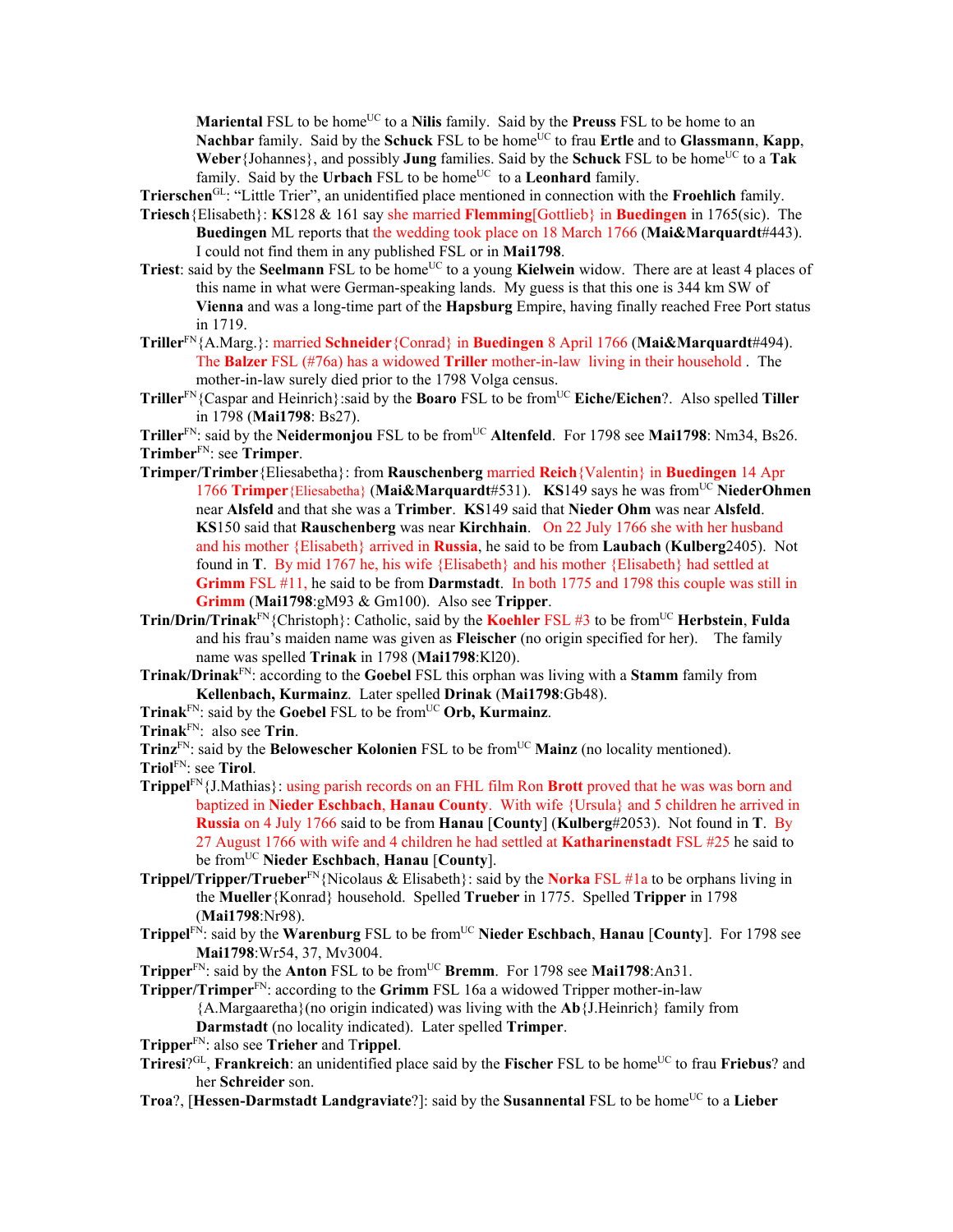family. Kuhlberg said this was in **Darmstadt**. This surely is **Trohe** 6 km NE of **Giessen** city and then in **Hessen-Darmstadt Landgraviate**.

- **Trochtelfingen** GL, **Fuerstenberg**? [**Principality**], **Schwaben**: is 15 miles N of Sigmaringen city, and said by the **Brabander** FSL to be home<sup>UC</sup> to a **Meier** family.
- **Trodt**{Johannes}: of **Isenburg-Buedingen County** married **Treut**{Barbara E.} in **Luebeck** 29 July 1766 (**Mai&Marquardt**#272). Not found in any later source.
- **Troendheim**?, **Norwegen**: **Trondheim** is 391 km N of Oslo and was said by the **Rosenheim** FSL to be home<sup>UC</sup> to **Schmerbeck** family, and perhaps an **Uldren** family.
- **Trohe** GL: see **Troa**.
- **Tromm**GL**, Heppenheim, Hessen**: is 8.6 miles ESE of **Heppenheim-an-der-Bergstrasse,** and said by the Stumpp version of the **Jagodnaja Polyjana** FSL to be home<sup>UC</sup> to a **Schuhmacher** family.
- **Trondheim**GL: see **Troendheim**.
- **Tropp**FN: said by the **Koehler** FSL to be the maiden name of frau **Rueckert**. Her maiden name was rendered **Trapp** in 1798 (**Mai1798**:Kl38).
- **Tropp**FN: also see **Trupp**.
- **Trossen**, **East Prussia**: nka Tros 7 miles SW of Gizycko, **Poland**. The **GCRA** says this might have been **Trusseje**.
- **Trossingen**GL, **Tuttlingen** [**Amt**], **Wuerttemberg**: is 9.5 miles NW of Tuttlingen city, and proven by the **GCRA** to be home to the **Spek**/**Speck** family that went to **Bergdorf**; see their book for more details.
- **Trost**FN: settled in 1817 in **Gueldendorf, Odessa**; family records found by **Curt Renz** in **Dettingen, Urach parish, Wuerttemberg**.
- **Trost**{Joh.} **KS**161 says he came from **Geiss-Nidda** near **Nidda**. No further information.

**Trostel**FN: arrived in South Russia in 1819; later settled in **Gueldendorf, Odessa**; family records found by **Curt Renz** in **Weissach, Vaihingen Oberamt, Wuerttemberg**.

- **Trott**FN{Philip Moritz}: Lutheran, from **Niederramstadt, Lichtenberg Amt, Hessen-Darmstadt Landgraviate** arrived at **Flensburg, Schleswig Royal Duchy** in June 1762. His wife was {M.Elisabeth} daughter of **Gestras**{Georg}. He, his wife and son deserted **Denmark** in June 1764 (**EEE** p.626-627). Before 1775 they had settled in **Grimm** (`1775 census #19). Spelled **Schoppe** in 1798 (**Mai1798**:Gm6).
- **Trott**FN: this family name was found recorded in **Tann** marriage records 1762-1767; see **Flegel** trip.
- **Trouba**FN: said by the 1798 **Zug** census to be the maiden name of frau Lappegan who first settled in **Kano** (**Mai1798**:Zg06).
- **Trube**FN: said by the **Neidermoniou** FSL to be from<sup>UC</sup> **Hessen**. I could not find this man in the 1798 censuses.
- **Truebelhorn**{David}: Arrived at **Flensburg, Schleswig Royal Duchy** in May 1762. In that year he is recorded with wife and child, however in June 1763 he is recorded as single. Before 1775 he had settled in **Beideck** (1775 census #39) (**EEE** p.627).
- **Trueber**FN: see **Trieher**.
- **Truellsen**: go to **Trulsen**.
- **Truembach<sup>GS</sup>**: this apparently was a small barony which included a handful of villages in and around **Werda**, **Hessen** where the castle of the barons is.
- **Truemberg**, [**Kurbayern**]: now Trimberg, is 21 km NW of **Schweinfurt** city.
- **Truempler**<sup>FN</sup>: said by the **Susannental** FSL to be from<sup>UC</sup> **Hohensalza**? with an orphan in the household, **Kraemer**{G.Philipp}. Spelled **Trumler** in 1767 (**T**4394-95). I could not locate them or any descendants in **Mai1798**.
- **Truenckler/Truenkler**{J.Peter}: married **Kraehmer**{A.Margaretha} in **Luebeck** 13 June 1766
	- (**Mai&Marquardt**#80). **KS**161 has **Truenkler** and **Krehmer**. No later record found.
- **Trugermuende**(?)GL, [**Kur**-]**Brandenburg**: this must be **Tangermuende,** Sachsen-Anhalt, some 32 miles NNE of **Magdeburg** city, and said by the **Katharinenstadt** FSL to be home<sup>UC</sup> to a Welz family.
- **Truit**?FN: said by the **Jost** FSL to be from<sup>UC</sup> Gutenberg?, Anhalt-Bernburg. I could not find this family in the 1798 Volga censuses.
- **Trulsen/Truellsen**{Thomas}: married **Rehders**{Christina E.} in **Luebeck** 16 Oct 1766 (**Mai&Marquardt**#37). **KS**161 has **Truellsen**. **Dei Luebecker Trulisten** has **Truellsen**. No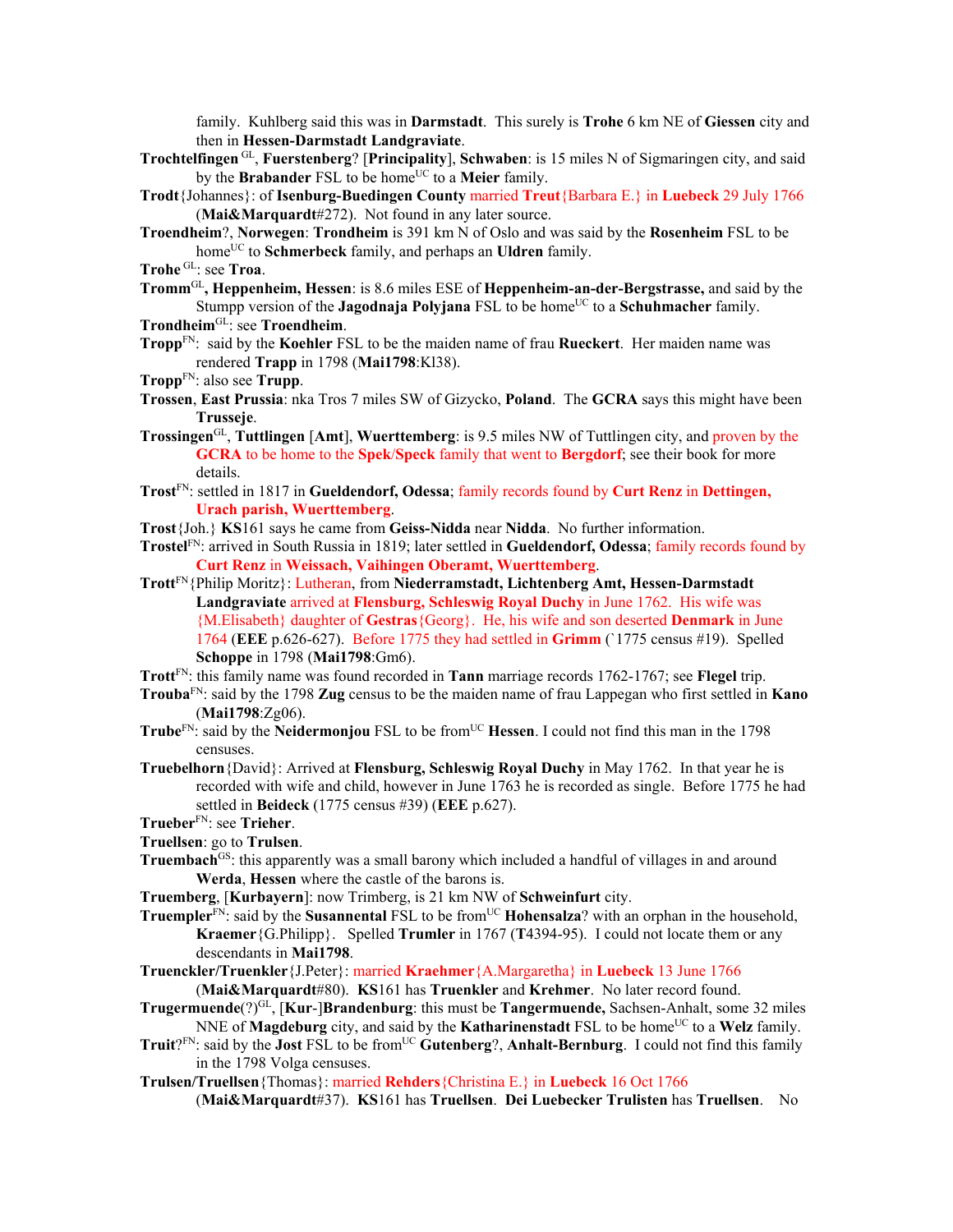later records found.

**Trumler**FN : see **Truempler**.

**Trumm**FN: listed without origin by the **Dehler** FSL as a step-son in the **Herzberger** household. Spelled **Trumpf** in 1798 (Mai1798:Ls21).

- **Trun**<sup>FN</sup>: said by the Leitsinger FSL to be from<sup>UC</sup> Wilsberg?, Lothringe. I could not find this family in the 1798 Volga censuses.
- **Trupp**FN: the **Frank** VC says this man, with his mom, were original **Frank** colonists but I cannot find them in the **Frank** FSL. **Doris Evans** says his origins are confirmed in research done by Anneliese Micheiwski for Lynn and Mary Trupp: his father was from **Langsdorf** but died in **Wohnbach**. The widow and only surviving child went to **Frank**. His lineage has been traced to a **Tropp** born about 1679 in **Langsdorf**.
- **Trupp**FN: this family name was found recorded in **Schotten** parish records for many generations prior to 1767; see **Flegel** trip.
- **Truppen**GL**, Swedish Pommerania**: an unidentified place said by the Kromm version of the **Jagodnaja**  Poljana FSL to be home<sup>UC</sup> to a **Klerona** family that arrived after the orginal settlers. Spelled **Klevona** by Scheuerman. There was a Treptow in Swedish Pommerania.
- **Trusseje**<sup>GL</sup>, **Prussia**: reported to have been the birthplace<sup>UC</sup> of the **Kaercher** who settled in **Bergdorf**. The **GRCA** speculate that this might have been either **Trossen**, E. Prussia; **Truszczyn**, W. Prussia; or, most likely, **Truszczysna**, Posen, Prussia. See the **GCRA** book for details.
- **Truszczyn**, [**Loebau Kreis**,] **West Prussia**: nka Truszcayny, **Poland**, 8 miles SE of Lubawa. The **GCRA** says this might have been **Trusseje**.
- **Truszczysna**, [**Hohensalsa Kreis**,] **Posen** [**Department**], **Prussia**: is 8 miles NE of **Inowroklaw**. Tthe **GCRA** says this might have been **Trusseje**.
- **Trutchel**?FN: see **Trutschel**.
- **Trutschel**<sup>FN</sup>: said by the **Brabander** FSL to be from<sup>UC</sup> **Grossenlueder**, **Fulda** [Bishopric]. Spelled **Trutchel**? in 1798 (**Mai1798**:Bn27).
- **Trutwest**<sup>FN</sup>: said by the **Dietel** FSL to be from<sup>UC</sup> **Schornsheim**(?)<sup>GL</sup>, **Kurpfalz**. Spelled **Tautfest** in 1798 when the maiden name of the wife was given as **Seip** or **Seib** (**Mai1798**:Dt5). For other family members in 1792 and 1798 see Mv403, Dt6, 28, Hs134. Also spelled **Thaufest**.
- **Tryeen**?FN: the 1798 **Norka** census gives this as the maiden name of the wife of Herr **Tais** (**Mai1798**:Nr37).
- **Tschaslau**GL: see **Schaslau**.
- **Tschasnika**, **Warsaw Duchy**: the **GCRA** thinks this may have been an earlier name or a mistranscription for **Czarnikau**.
- **Tschemenschna**?, **Poland**: an unidentified place which the **GCRA** thinks may have been associated with a **Brand** family.
- **Tscherbakowka**VV: a variant of the name for **Shcherbakovka**VV.
- **Tschernigow**: the Russian province where the **Belowescher Kolonien** were. Said by **Kulberg**59 to have been home<sup>UC</sup> to **Ritter**{Michael} single.
- **Tscherwenka**GL, **Batschka**, **Hungary**: aka **Rotweil**, **Rot**, **Cervenka**, **Cherwenka**, **Cservenka**, and **Czervenkanow**; nka Crvenka, **Serbia**, 5 miles NW of Kula city, and strongly believed by the **GCRA** to have been homeUC to the **Brechenmacher**, **Geist**, **Kies**{Jacob}, and **Retzer**/**Retzler** families that went to **Glueckstal**. In addition they found that several other families were associated with it on their way to Russia, such as the **Amann**, **Doerheim**, **Graf**, **Heisendorf**, **Kessler**, **Klein**, **Krieger**, **Opp**, **Oster**, **Sandmeier**, **Scherer**, **Schneider**, **Schuetz**, and **Zimmermann** families. The **GCRA** also found evidence indicating the **Mitleider/Mittleider** family was here before proceeding to **Neudorf**. See the **GCRA** book for more.
- **Tschitibner**  $F_N$ : listed by the 1816 **Kassel** census (#22), the 1858 census (#137), and **KS**:453 and 465 without origin. Better spelled **Tschitibner**. Using **FHL**#193,201 the **GCRA** proved origin in **Vorderweidenthal**, **Bergzabern** [**Amt**], **Rheinpfalz**. See their book for more.
- **Tschornigo**, **Poland**: the **GCRA** thinks this may have been an earlier name or a mistranscription for **Czarnikau**.

**Tubakz/Tubatz**{Friedrich}: married **Schneidberger**{Catharina} in **Rosslau** 18 June 1766

**Trumpf** FN: see **Trumm**.